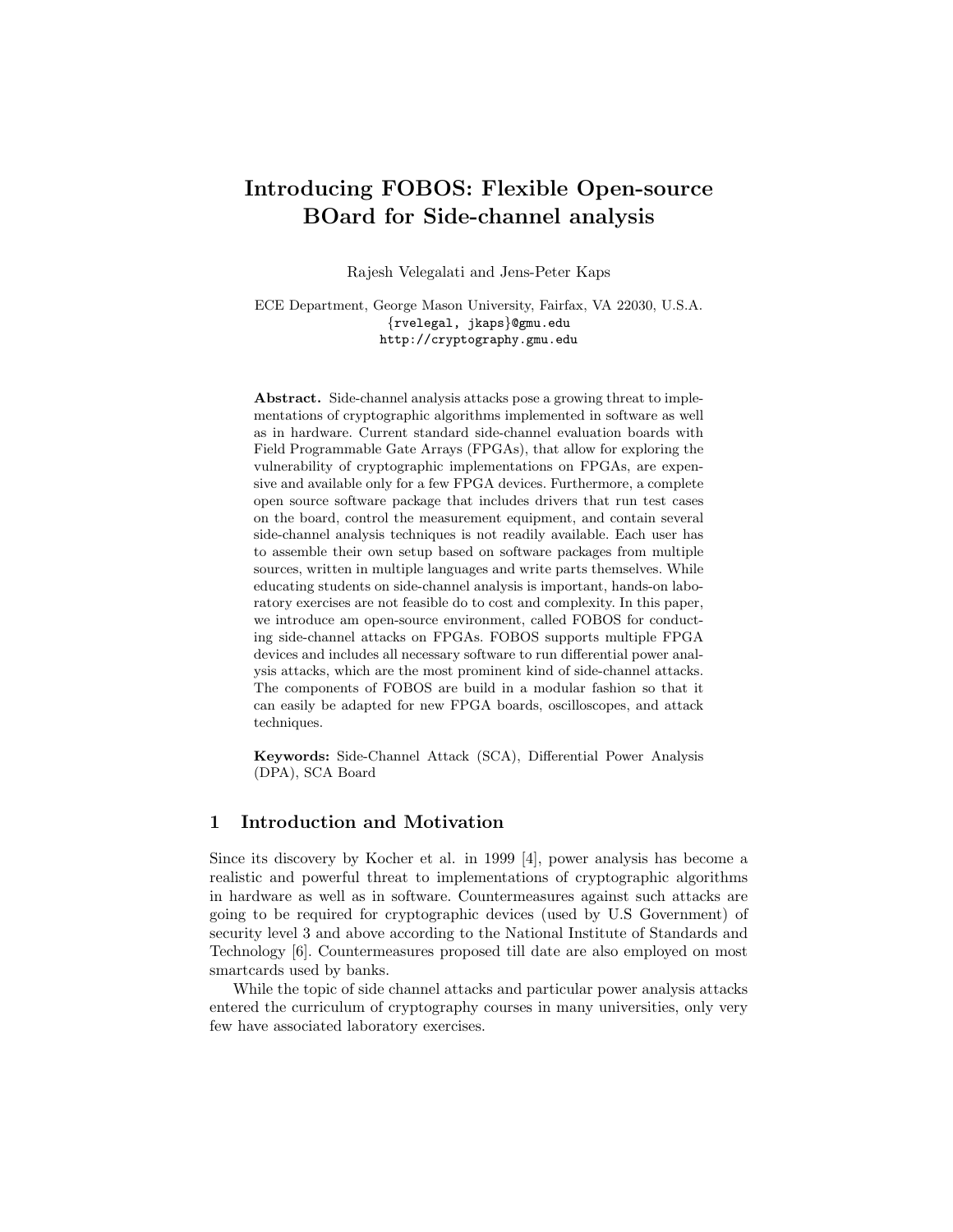| <b>Board</b>                   | Control<br><b>FPGA</b> | Victim<br>FPGA                                                   | Techn.             | Wires<br>$ {\rm Control} -$<br>Victim | <b>Host Data</b><br>Communication |
|--------------------------------|------------------------|------------------------------------------------------------------|--------------------|---------------------------------------|-----------------------------------|
| <b>SASEBO</b>                  |                        | Virtex-2 Pro Virtex-2 Pro   130 nm                               |                    | 54                                    | RS232                             |
| SASEBO-G                       |                        | $\vert$ Virtex-2 Pro $\vert$ Virtex-2 Pro $\vert$ 130 nm $\vert$ |                    | 53                                    | RS232, FT245RL (USB)              |
| SASEBO-GII Spartan-3A Virtex-5 |                        |                                                                  | $65 \text{ nm}$    | 46                                    | FT2232D (USB)                     |
| <b>SASEBO-B</b>                | Stratix-2              | $\mathrm{Stratix}\text{-}2$                                      | $90 \,\mathrm{nm}$ | 53                                    | RS232, FT245RL (USB)              |

**Table 1.** SASEBO boards with FPGAs as victims

A typical power analysis workstation cost around \$20,000 not including commercial software licenses. The most costly device is a high-end oscilloscope. However, the power analysis evaluation boards, typically a Side-channel Attack Standard Evaluation Board (SASEBO), cost approximately \$2,000. SASEBO has released 4 boards with FPGAs as victims (see table 1) covering 3 different FPGA devices. Only two of them are considered current. Many more current FPGA families exist and each family uses different building blocks and many are implemented using different CMOS technologies. Both features impact the amount of effort needed for a side-channel attack.

Only very few open source codes are available for side-channel attacks. SASEBO delivers data acquisition software which sends data to the board, receives and verifies the result and captures the power traces from the oscilloscope. For data analysis, OpenSCA (also known as DPA toolbox) was released at http: //opensca.sourceforge.net/. Some additional Matlab and Octave scripts can be found on the webpage of  $[5]$  at  $http://www.dpabook.org/$ . Most of these open-source codes target software implementation on smartcards.

To our knowledge no complete software package exists that contains everything needed for evaluating the side-channel attack resistance of FPGA implementations from data acquisition to analysis.

# **2 Goals**

FOBOS, loosely named after the Greek god Phobos  $(\phi \phi \beta o \varsigma)$  who personifies fear and can pierce shields, is designed to be an inexpensive side channel analysis setup that includes a software package with programs for board control, data acquisition and data analysis. FOBOS uses off-the shelf FPGA boards to be used as control and victim and hence is less expensive than the traditional setup. Thus, enabling the universities to add active side channel analysis laboratory exercises to their cryptography classes. Furthermore, we are designing FOBOS in a modular fashion to allow for a multitude of victim devices while maintaining the remainder of the setup. Designers of crypto implementations and countermeasures against DPA on FPGAs can test their design techniques on FPGAs from various vendors and with different technologies. The FOBOS software package, documentation, and hardware components will be released as open-source.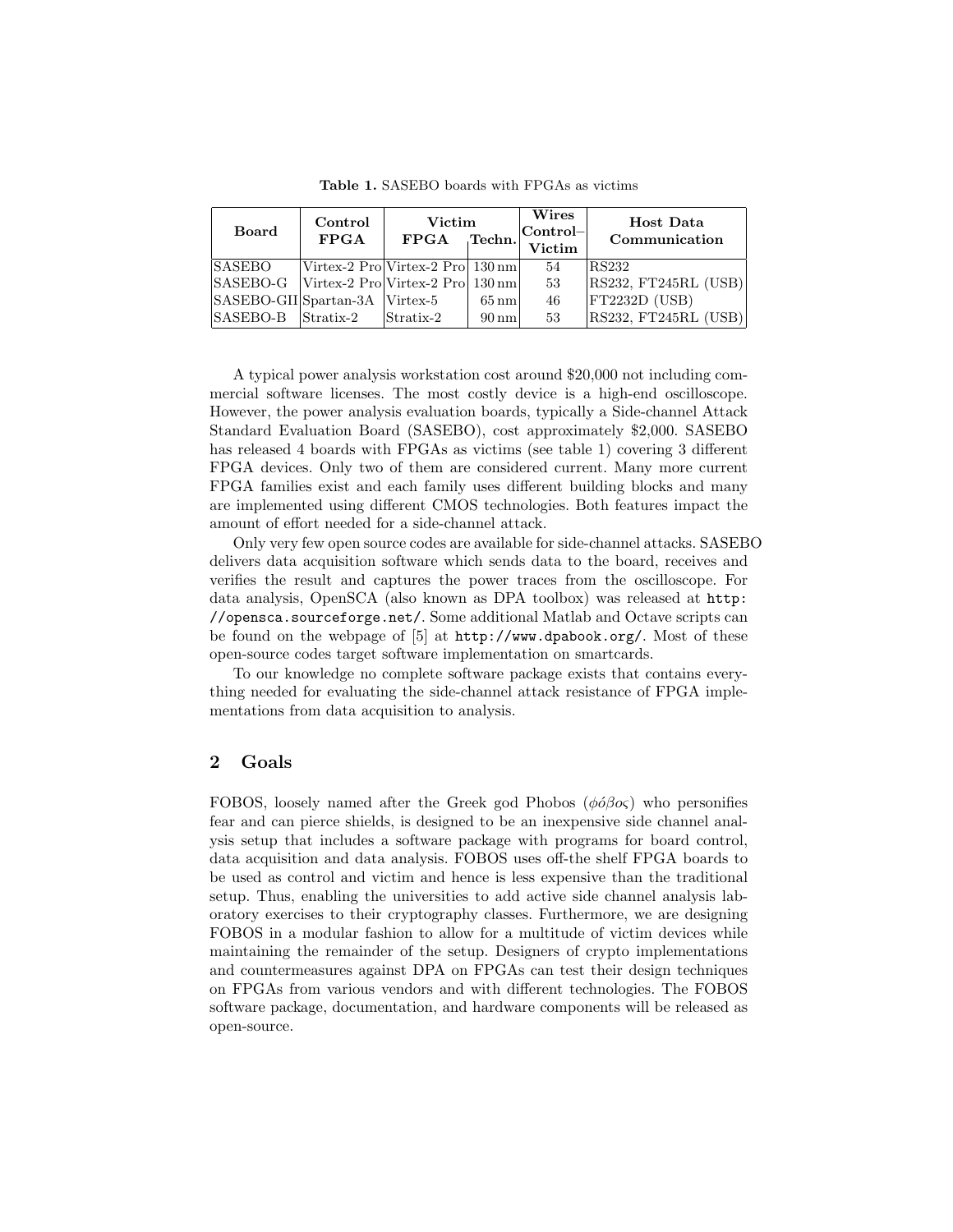

**Fig. 1.** FOBOS Schematic Diagram

# **3 Architecture of FOBOS**

FOBOS has two parts, the *FOBOS Hardware* and the *FOBOS Software*. The following sections describe the functionality of various components of FOBOS.

### **3.1 FOBOS Hardware**

A schematic diagram of the FOBOS hardware is shown in Fig. 1. It consists of two boards *Victim Board* & *Control Board* connected together by the so called bridge connector. The cryptographic algorithms whose security needs to be evaluated are implemented on the FPGA of the Victim board. Data i.e. plaintext and/or key is sent from the PC via USB to the control FPGA, which then forwards the data to the Victim FPGA. After processing the Victim FPGA send the results back to the Control FPGA which in turn forwards the results to the PC for verification.

**Control Board:** The control board used by FOBOS is either a Nexys2 or a Nexys3. Table 2 shows details of the both boards. Currently our FOBOS prototype only supports the Nexys2. The control board contains several modules (see Fig. 1) and two clock domains. It uses the on-board 50MHz oscillator as base clock for the USB communication. The second clock is generated through a clock divider circuit which uses the Digital Clock Managers (DCMs) to generate a clock in the range of 31.25KHz *∼* 50MHz from the 50MHz oscillator depending upon the user's choice and the oscilloscope specification. This clock is used for communication with the victim FPGA and also provided to the victim FPGA board.

**Table 2.** FOBOS FPGA Control Boards

| $\mid$ Board $\mid$ |                      | FPGA Technology Connector PC-Control Cost |                  |           |
|---------------------|----------------------|-------------------------------------------|------------------|-----------|
|                     | $Nexys 2$ Spartan-3E | 90 nm Hirose FX2 $(43)$ USB2              |                  | \$149     |
|                     | $N$ exys 3 Spartan 6 | $45 \text{ nm}$ VHDC $(40)$               | USB <sub>2</sub> | $ $ \$199 |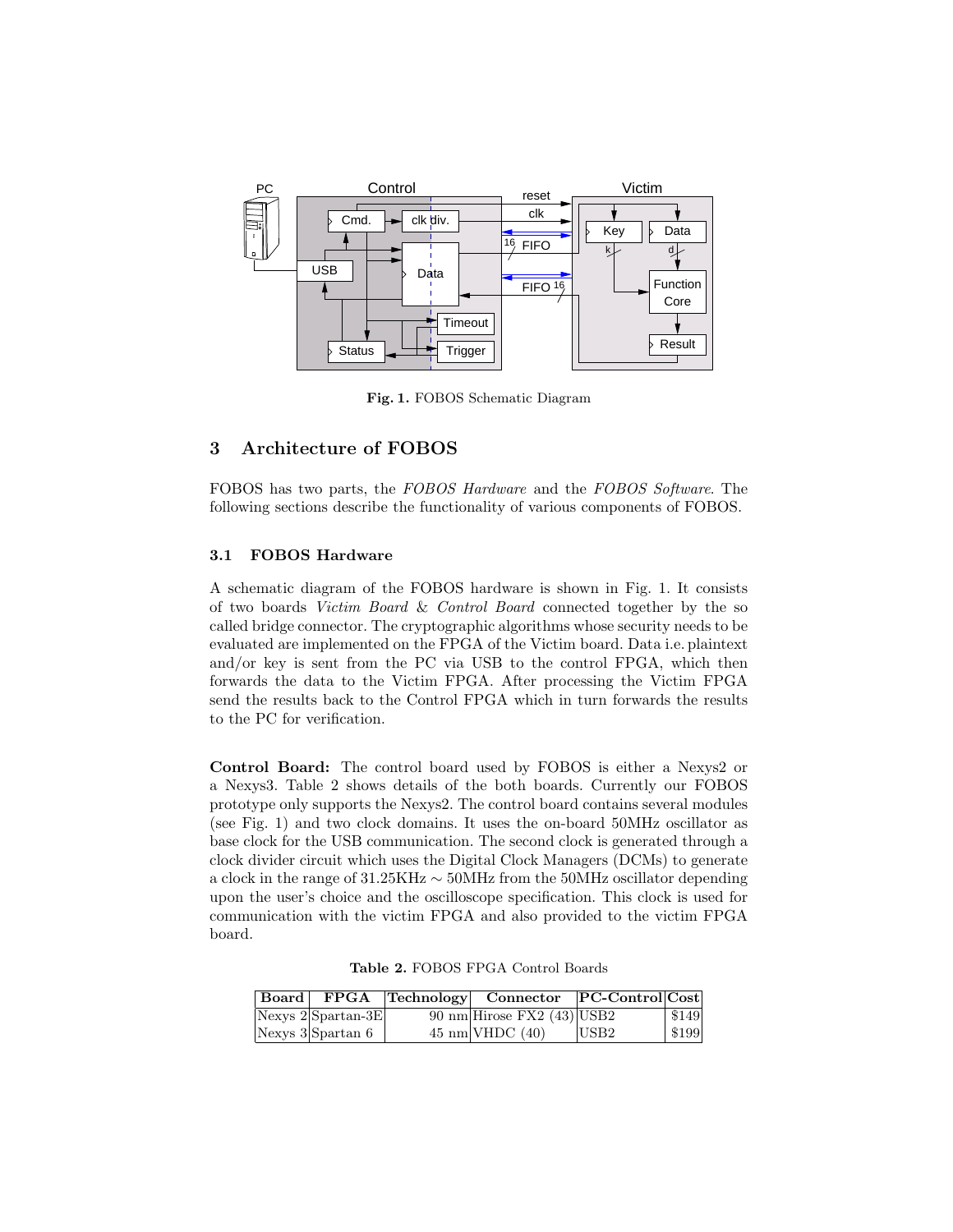The control board receives commands from the PC and returns a status. This is facilitated through the 8-bit Command and Status registers. We use them to implement a simple protocol between PC and Control FPGA which is explained in Sect. 3.2.

The Trigger module generates a reference point from which the oscilloscope should start measuring the power consumption of the victim FPGA. Depending upon the user's requirement, this reference point can be set through a command to the beginning of the cryptographic operation or to specific clock cycle during the computation. This reference point is later used to perform signal alignment of several power traces.

A Timeout module makes sure that PC receives a status (of TIMEOUT) if an exception occurs during the communication with the victim or if the victim does not respond within a given time. This timeout value can be specified through a command. The timeout counter is automatically reset, each time the victim returns data.

**Victim Board:** We are investigating several FPGA boards available in the market, which can be used as Victim boards for FOBOS. Table 3 shows some potential Victim boards. The column " $V_{Core}$  Jumper" indicates whether the board contains a jumper on the core power line which allows for by-passing the on board core power supply and inserting a current sensor (resistor or current probe) to measure the power consumption of the victim FPGA. So far, we have successfully used the Spartan 3E Starter Kit, Spartan 3E-1600 Developer Board, and the Altera DE1 board as FOBOS Victim boards. As the Altera DE1 does not have  $V_{\text{Core}}$  Jumper, we had to de-solder the voltage regulator for core voltage. On all board we also removed several capacitors. The other boards in the table are still to be investigated and tested by us.

| <b>Board</b>                     | <b>FPGA</b>         | Techn- <br>$\rm V_{Core}$ |                        | Connector             | $ {\rm Cost} $ |
|----------------------------------|---------------------|---------------------------|------------------------|-----------------------|----------------|
|                                  |                     | ology                     | $ J$ umper             |                       |                |
| Spartan 3E Starter               | Spartan-3E          | $90 \,\mathrm{nm}$        | <b>ves</b>             | Hirose $FX2(43)$      | \$189          |
| Spartan 3E-1600 Dvlp. Spartan-3E |                     | $90 \,\mathrm{nm}$        | yes                    | Hirose $FX2(43)$      | \$225          |
| Altys Board                      | $Spartan-6$         | $45 \,\mathrm{nm}$        | $\mathbf{n}\mathbf{o}$ | VHDCI (40)            | \$349          |
| Genesys Board                    | Virtex-5            | $65 \,\mathrm{nm}$        | $\mathbf{n}\mathbf{o}$ | 2xVHDCI (2x40)        | \$995          |
| Altera DE1                       | $Cyclone-2$         | $90 \,\mathrm{nm}$        | $\mathbf{n}\mathbf{o}$ | 2xIDE(2x36)           | \$150          |
| Altera DE2-115                   | $ $ Cyclone-4       | $60 \,\mathrm{nm}$        | $\mathbf{n}\mathbf{o}$ | IDE (36)+7, HSMC (82) | \$595          |
| Cyclone III Starter              | $ $ Cyclone III $ $ | $65 \,\mathrm{nm}$        | <b>ves</b>             | HSMC(80)              | \$199          |

**Table 3.** FOBOS FPGA victims

**Bridge Connector:** The bride connector is a PCB with connectors that securely connect the victim board to the control board. The bridge connector also has an SMA port which can be used to supply a clock from an external source to both control and victim boards.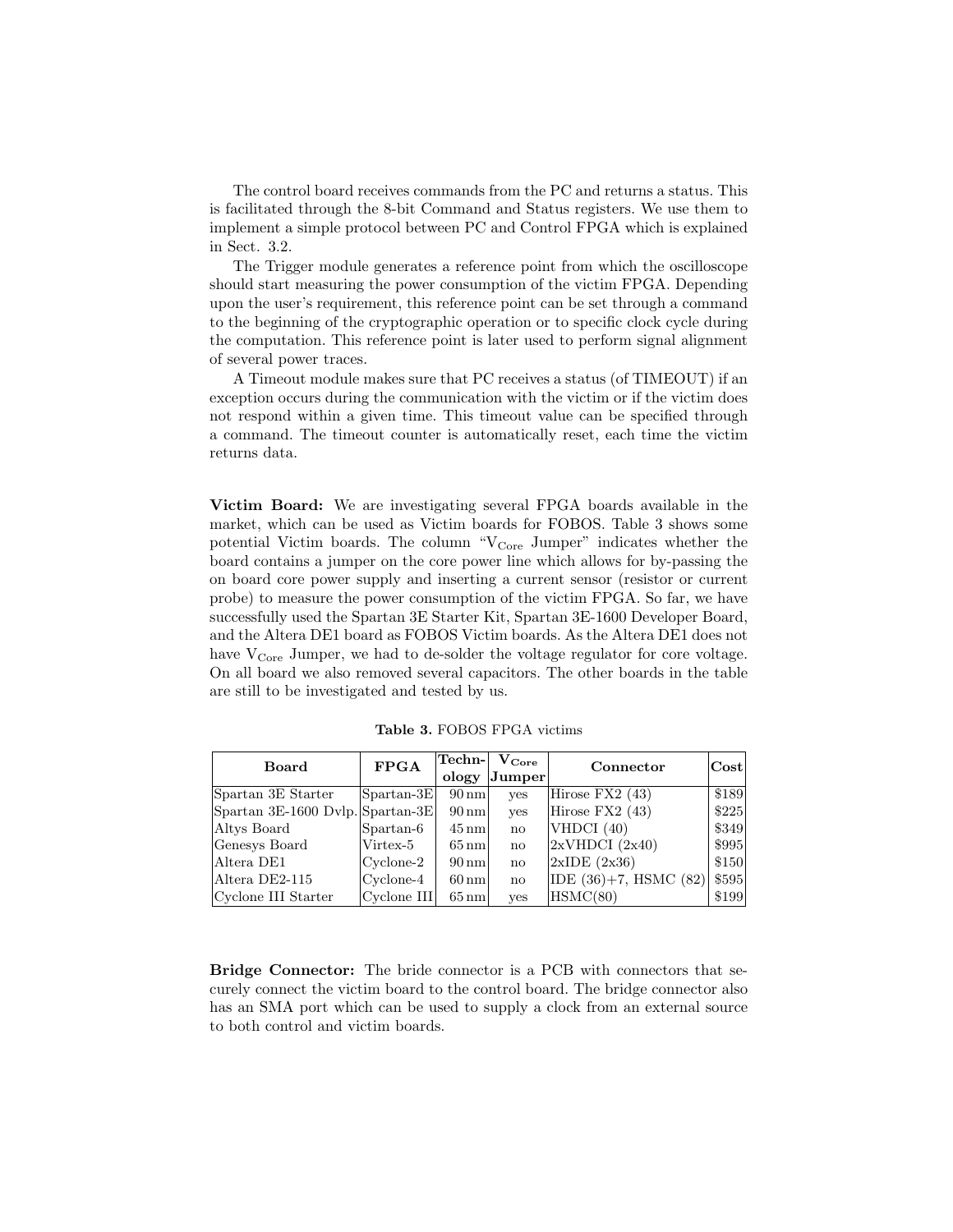

**Fig. 2.** FOBOS Protocol

**FOBOS Control-Victim Protocol** The FOBOS Control-Victim Protocol uses a simple FIFO interface to transfer data to and from the control and victim FPGAs. The functionality of the input and output ports of the protocol is described in [1], [2]. All data and key to and from the FPGA is broken into segments. The first 2 bytes (16-bit) of each segment is a command word, which decides the nature of the segment and the number of bytes being sent. The format of the 16-bit command words is shown in Fig 2. A '0' value in the LSB and a '0' value in the MSB of the command word indicates that a key is being sent. Similarly a '1' value in the LSB indicates that data is send. The bit in position 1 indicates with a '0' that more segments are following the current one, a '1' indicates that the current segment is the last. This protocol does not require the control board to know what the block size of the cryptographic function is. The widths of the databuses 'k' and 'd' indicated in Fig 1 can be defined by the user according to the requirement of the cryptographic implementation. The MSB bit value '1' for a 16-bit command for loading the key is left explicitly for future use.

#### **3.2 FOBOS Software**

**FOBOS PC- Control Communication Protocol:** FOBOS uses a set of scripts written in perl, to automate the process of data transmission and collection between the PC and the control board. The scripts are controlled by a configuration file and command line options. The command line options override the options in the configuration file. Here is an example command line. > FOBOS -ifmt text -d data.txt -k key.txt -to 290 -tr 10 -c 10MHz

-ofmt text -o cipher.txt

This command sends data from data.txt and a key from key.txt, which are both in the format of ASCII coded Hexadecimal values, to the victim. It sets the timeout to 290 clock cycles and the trigger to 10 clock cycles after processing starts. The command will return upon receiving a status (other than busy) from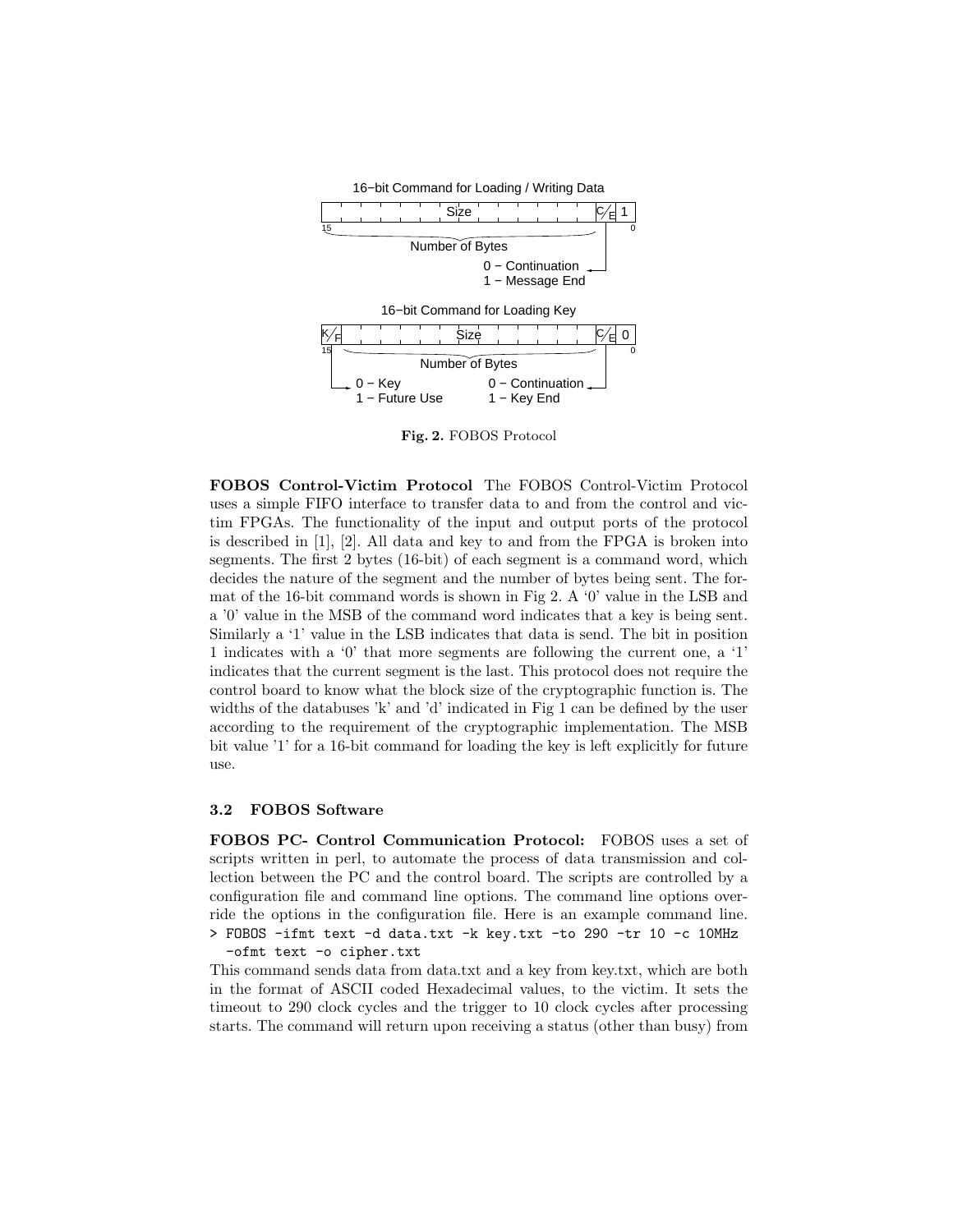the control board. The victim clock is set to run at 10MHz and the result will be stored in ASCII coded Hexadecimal values in the file cipher.txt.

FOBOS uses the command register (shown in Fig. 1) to pass the option values to the modules inside the control FPGA. The command register is also used to signal the control board that PC is ready to transmit the data. The status register (shown in Fig. 1) on the other hand, is used for signaling the PC that the control FPGA is ready to transmit the data obtained from victim FPGA or to report errors.

**FOBOS Data Acquisition Module:** The data acquisition module configures the oscilloscope and retrieves its data. Its behavior is determined by a configuration file which uses a generic, oscilloscope band independent description. A special, oscilloscope dependent sub-module translates the configuration file to commands which are oscilloscope specific. The sub-module of our prototype uses the Virtual Instrument Software Architecture (VISA) library which is a standard for configuring and programming instruments using a variety of interfaces. Presently, FOBOS prototype supports communication for oscilloscopes from Agilent Technologies. In future we plan to provide support for oscilloscopes from other brands.

**FOBOS Data Analysis Module:** The Data Analysis module consists of 3 sub-modules: A raw data processing module, a leakage detection module and a DPA attack module. The raw data processing module transforms the raw data obtained from the oscilloscope to the actual voltage values using the "preamble" information returned by the oscilloscope. The "preamble" contains the digitized waveform settings, for example X-Origin, Y-Origin, number of data points transferred etc.

The leakage detection module, detects any significant leakage of information from the crypto implementations on the victim FPGA but not the nature of the information leakage or the secret key. This module uses Welch's t-test [3], a non-parametric method of hypothesis testing procedure, to detect information leakage at different confidence intervals depending upon user's requirement.

The DPA attack module contains a library of the state-of-the art side-channel distinguishers. The user hast to generate a hypothetical power model and can choose to test his/her own power model with one or all distinguishers to (try) obtain the secret information. Presently, the FOBOS prototype only supports CPA and Mutual Information analysis as side-channel distinguishers.

#### **4 Conclusion**

Currently FOBOS is a prototype under development. We hope that our choice of making the complete design open-source, giving the user the option of using Matlab or Octave, and by enabling the use of Xilinx and Altera university program boards, will make a hands-on side-channel attack experience possible for a wider audience.